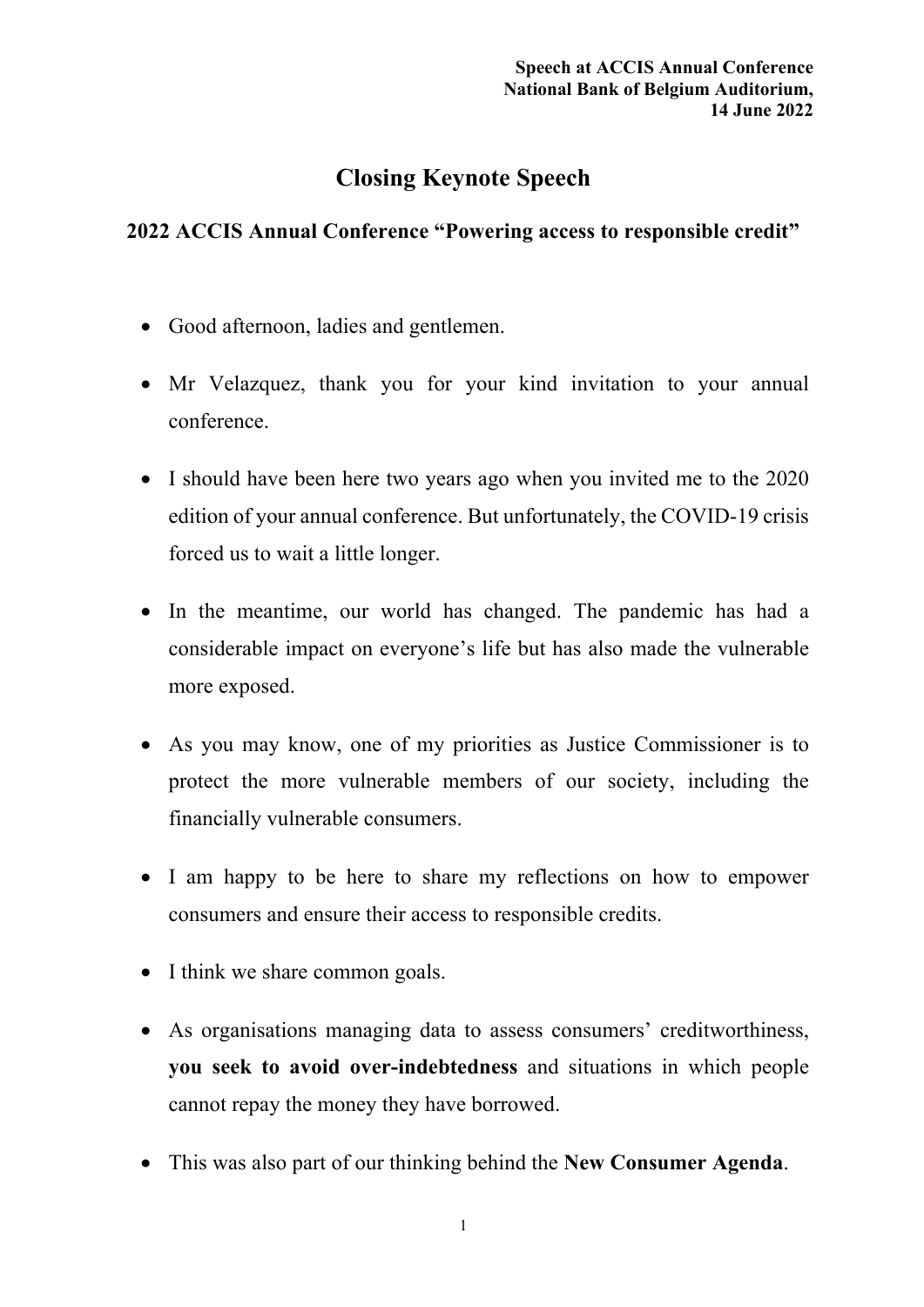## **[The New Consumer Agenda]**

- Our **New Consumer Agenda,** adopted in 2020, is designed to empower consumers in the green and digital transitions. It addresses questions of consumer protection and consumer resilience, especially after the Covid pandemic.
- This agenda contains **22 concrete actions**, with all the measures available to us:
- There are **legislative proposals**, like the revision and updating of the Consumer Credit Directive, which I will speak about in a moment, and the Distance Marketing of Financial Services Directive.
- At the same time, we are **supporting Member States in the transposition** of legislation, for instance the Directive on Representative Actions.
- Then, we **strengthen the capacity of national authorities** to tackle illegal online commercial practices, through innovative e-tools.
- We also **provide funding**, for example to enhance the **availability and quality of debt advice services** in the Member States.
- Of the 22 actions set out in the New Consumer Agenda, **ten** were already delivered. Nine actions are being carried out as we speak, and the last three are set to start soon.
- My focus today will be on one of those actions, the Consumer Credit Directive, which I know is of interest to you.

## **[Consumer Credit Directive (CCD)]**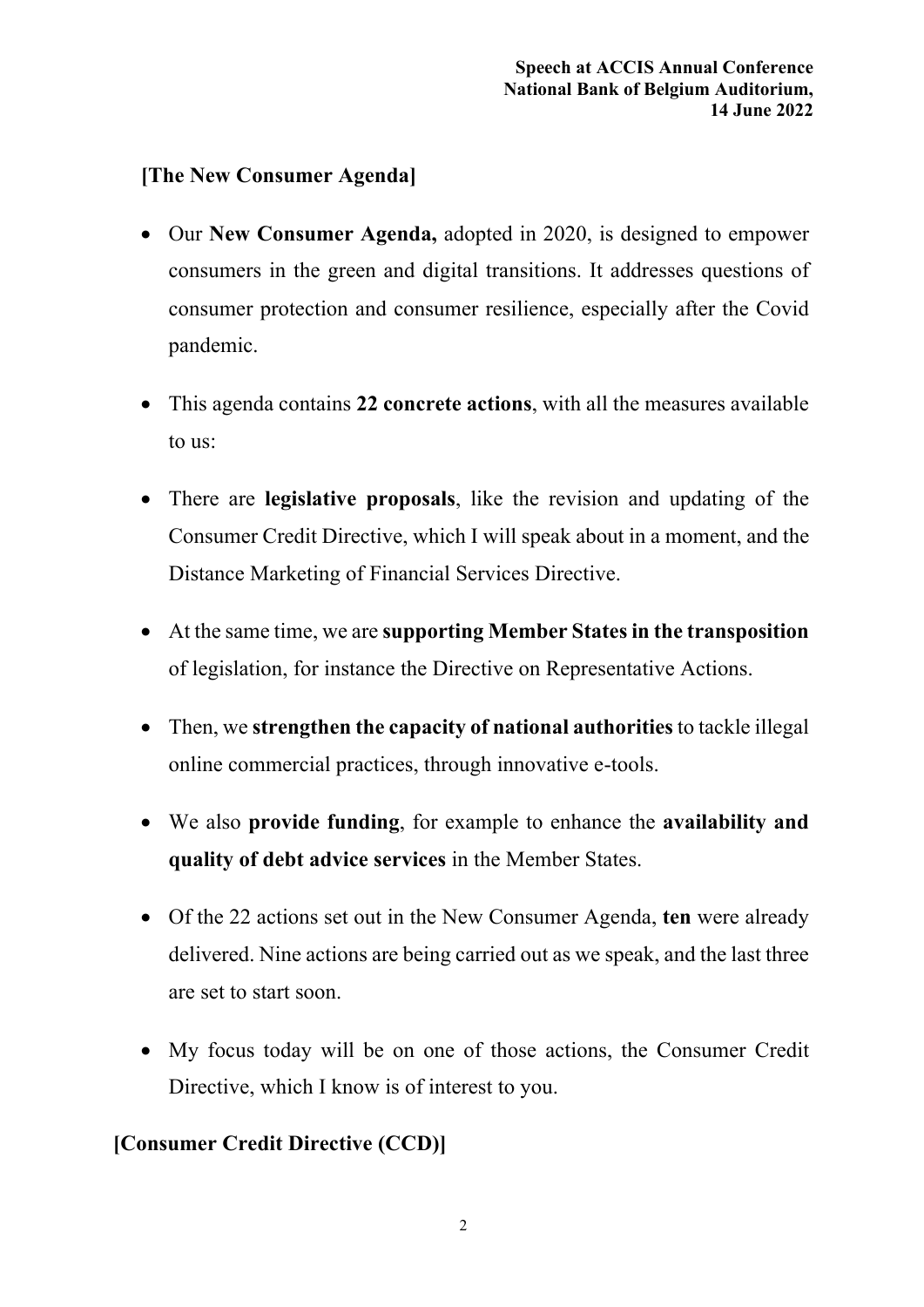- Digitalisation has of course changed the way **financial services are marketed** and sold to consumers.
- At the moment, households are suffering the effects of an increase in food and energy prices.
- They are still feeling the effects of the Covid pandemic. And now, the war in Ukraine has made the situation even worse.
- I worry about families turning to credit, getting over-indebted and falling victim to irresponsible lending practices in the EU.
- This is why the **Commission proposal to revise the Consumer Credit Directive** aims at better protecting consumers taking out consumer credit, which is all the more important in the current context.
- It aims to respond to the challenges of digitalisation and the impact of COVID-19 on the credit market and on consumers, especially the vulnerable.
- We also aim to improve the competitiveness of the internal market.
- One key element of the proposal is the creditworthiness assessment. In line with the jurisprudence of the Court of Justice in Luxembourg, the proposal aims to **strengthen responsible lending requirements**.
- The proposal sets out rules obliging creditors to carry out a creditworthiness assessment. This assessment must **take into account the consumer's interest** and only **be based on necessary and proportionate information** on financial and economic circumstances **to prevent overindebtedness.**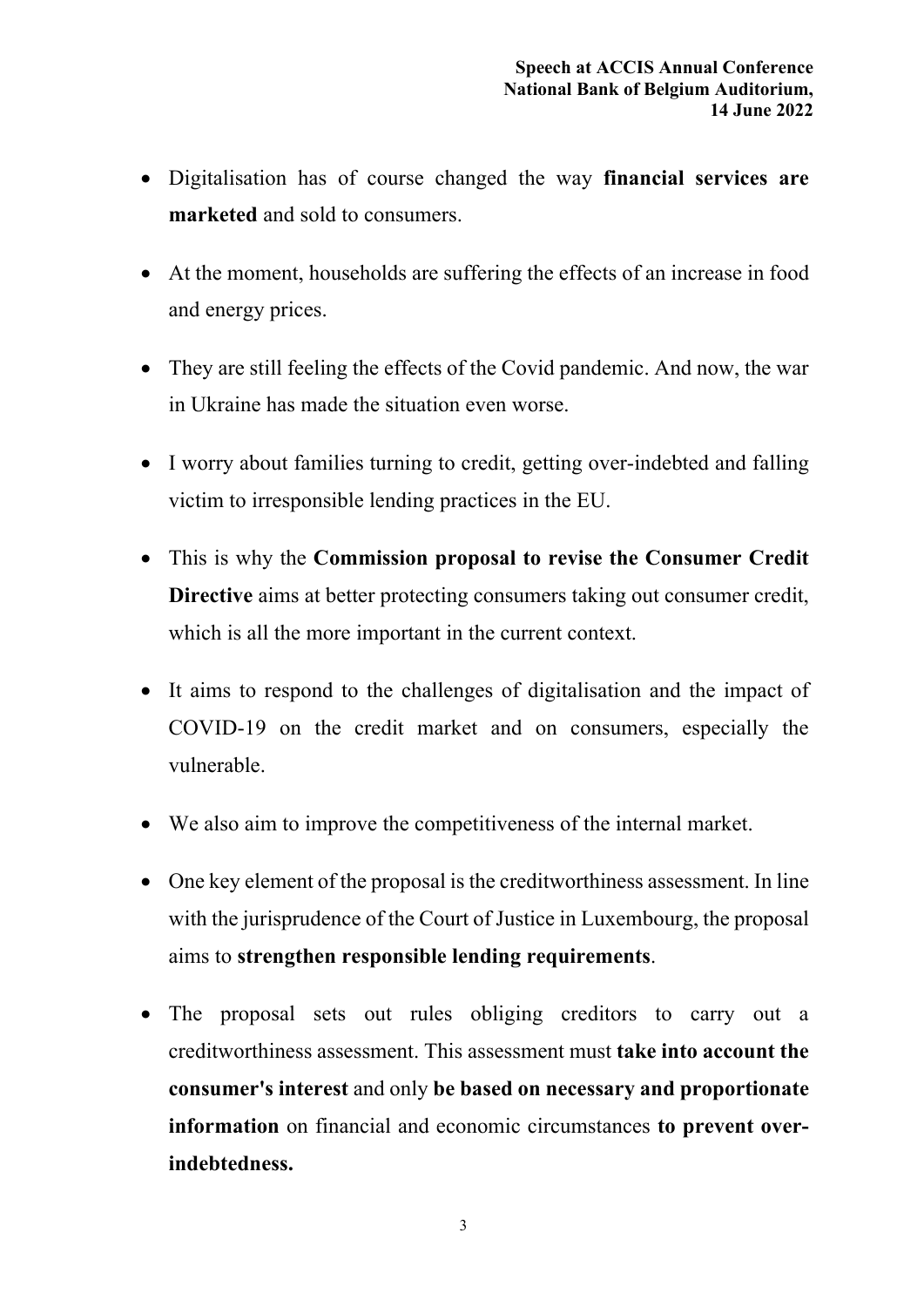- The terminology was chosen to mirror the Mortgage Credit Directive, which also provides rules on creditworthiness assessment.
- Our intention is to ensure that **only necessary data is processed**. This is in line with the principles of the General Data Protection Regulation, namely data minimisation, purpose-limitation and the general principle of proportionality.
- For example, health data, such as the cancer status of the credit applicant, is usually irrelevant for a creditor when processing a request for a small loan.
- The Commission proposal also requires that credit be offered where the result of the creditworthiness assessment indicates that the obligations of the credit agreement are **likely to be met** in the manner that agreement required.
- But it allows, in specific and well-justified circumstances, that the credit can **exceptionally be made available** to the consumer even if these obligations are not likely to be met.
- We attach particular attention to this point for the ongoing discussions between the co-legislators about the proposal.
- The processing of a consumer's financial data should be done in a way that is open and transparent, especially when profiling or automated decisionmaking is part of the outcome.
- That is why the Commission proposal widens the rule set out in the GDPR to cover cases when automated processing, including profiling, is used for the creditworthiness assessment.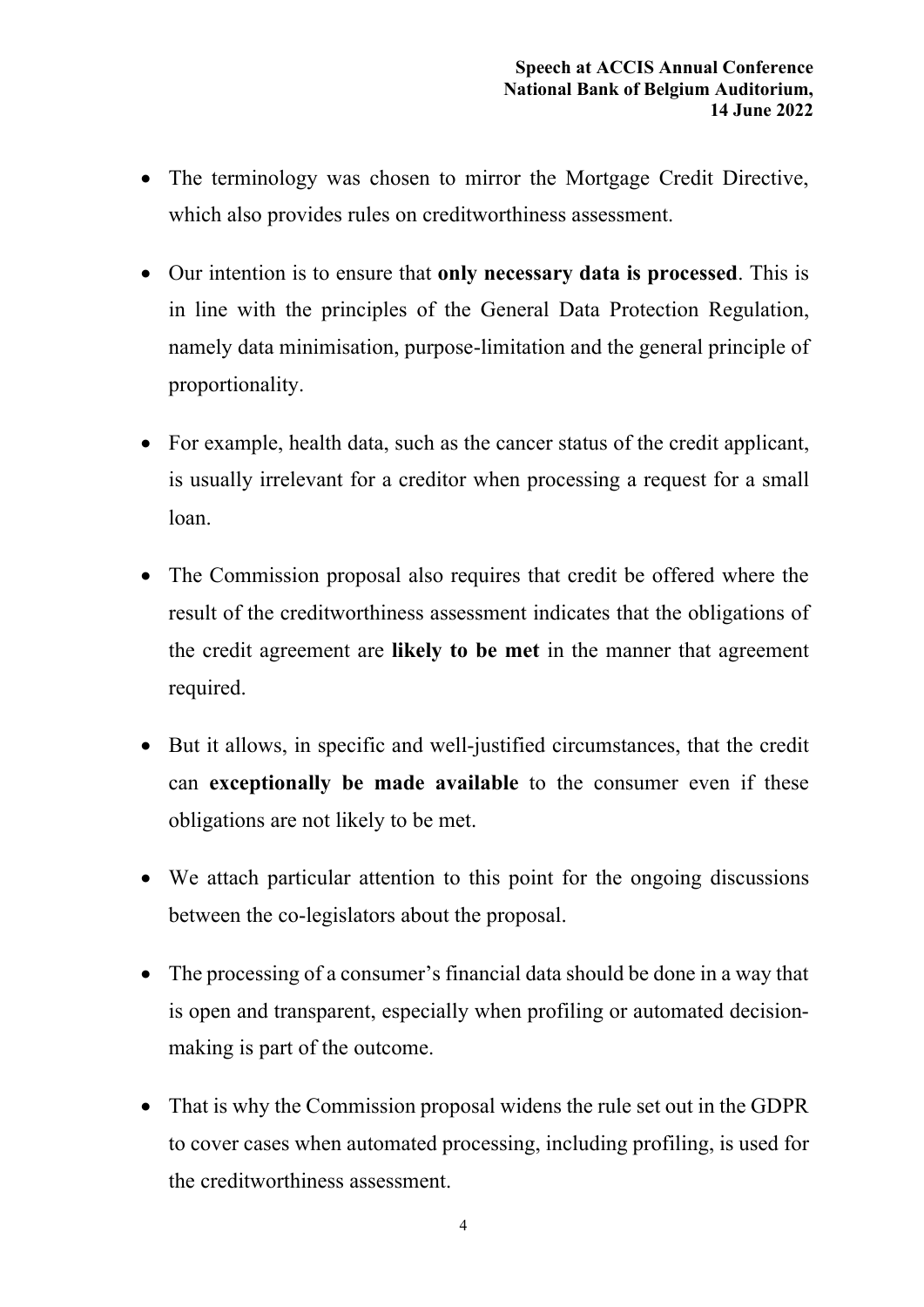- In this case, **consumers have the right to request and receive human intervention** on the part of the creditor and a **meaningful explanation** of the assessment of creditworthiness.
- They should be able to **express their views** and to **contest the creditworthiness assessment**.
- When it comes to the balance of **data protection and data innovation**, it is essential to keep in mind that **personal data is a fundamental right**.
- The revision of the Consumer Credit Directive conforms with the General Data Protection Regulation which is **flexible enough to ensure sound protection** of data and, at the same time, **allow innovation** in the sector.
- In addition, it is important to ensure that innovative systems using artificial technology also put people first. This is essential to build trust in the system.
- Therefore, the Commission adopted the Artificial Intelligence Act (AI) Act) proposal to **strengthen the safety and fundamental rights compliance** of this technology.
- This is of relevance to the guiding principles of your industry, seeking, among others, to avoid causing or perpetuating credit discrimination.
- We are also looking at proposing targeted and risk-based rules on liability in the second half of this year.
- Regarding progress of digital literacy and skills, the digital space has enabled data sharing to be faster and on an unprecedented scale.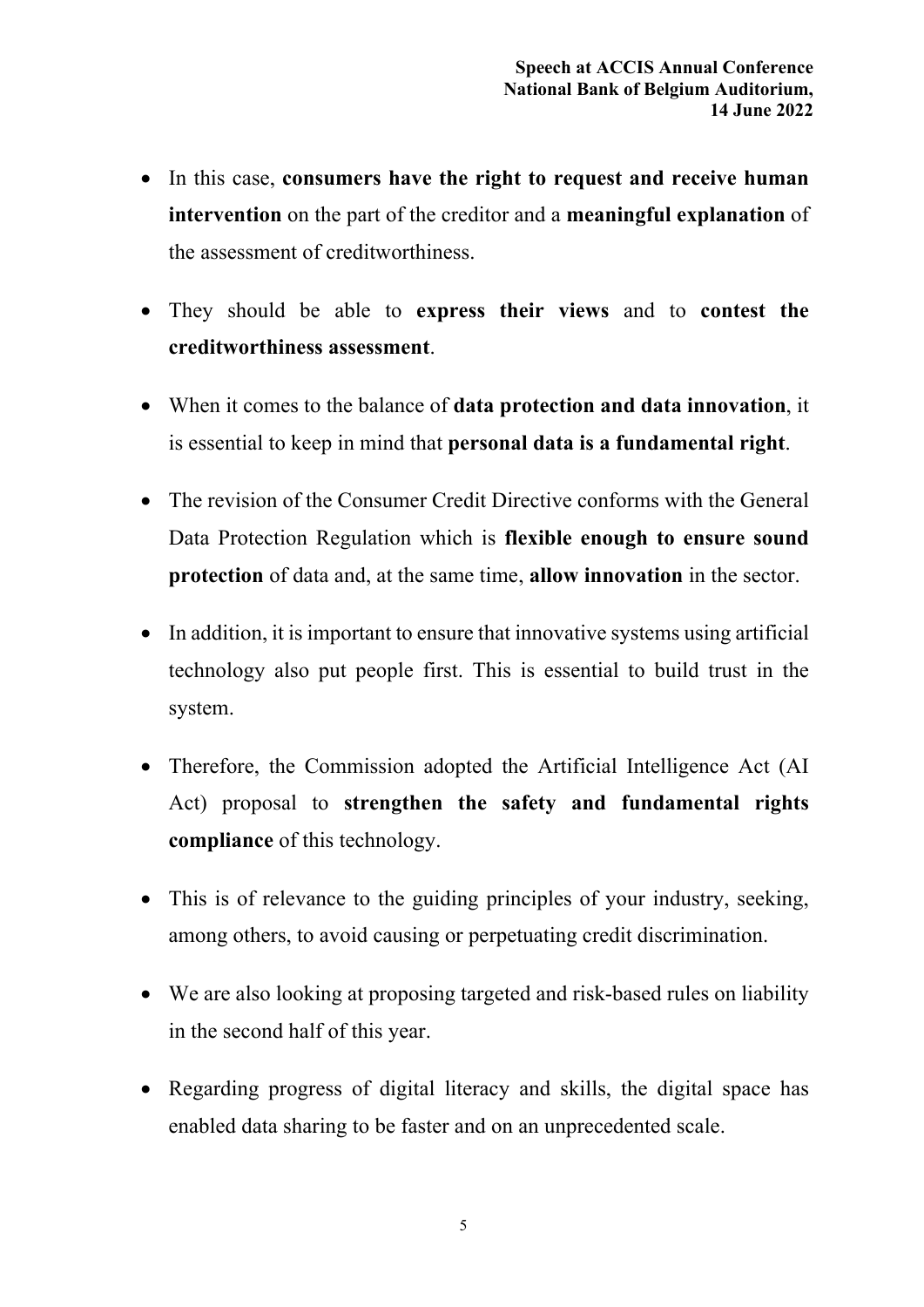- Data sharing mechanisms in the credit market could contribute significantly to **improving the risk profile of borrowers**; therefore, data sharing can ultimately **prevent over-indebtedness**.
- Even so, data sharing is **subject to the legal safeguards** imposed by the GDPR. And consumers taking out **consumer credit should be protected**  through this legal framework.
- To enable consumers to better **understand the credit agreement** they are entering into, the proposal provides for **disclosure of the information in stages**.
- Hence, the consumer will receive information gradually: first general information, then pre-contractual information and finally contractual information.
- At the **pre-contractual stage**, the proposal introduces a Standardised European Consumer Credit Overview (SECCO).
- On one page, the information summarises the **key features of the credit** to ensure that consumers see all essential information at a glance, even on the screen of a smartphone.
- Often people taking out a credit agreement don't really understand what they are signing.
- So we have introduced the idea of **adequate explanations** in the Consumer Credit Directive.
- Creditors will have to explain the proposed credit agreements adequately to consumers.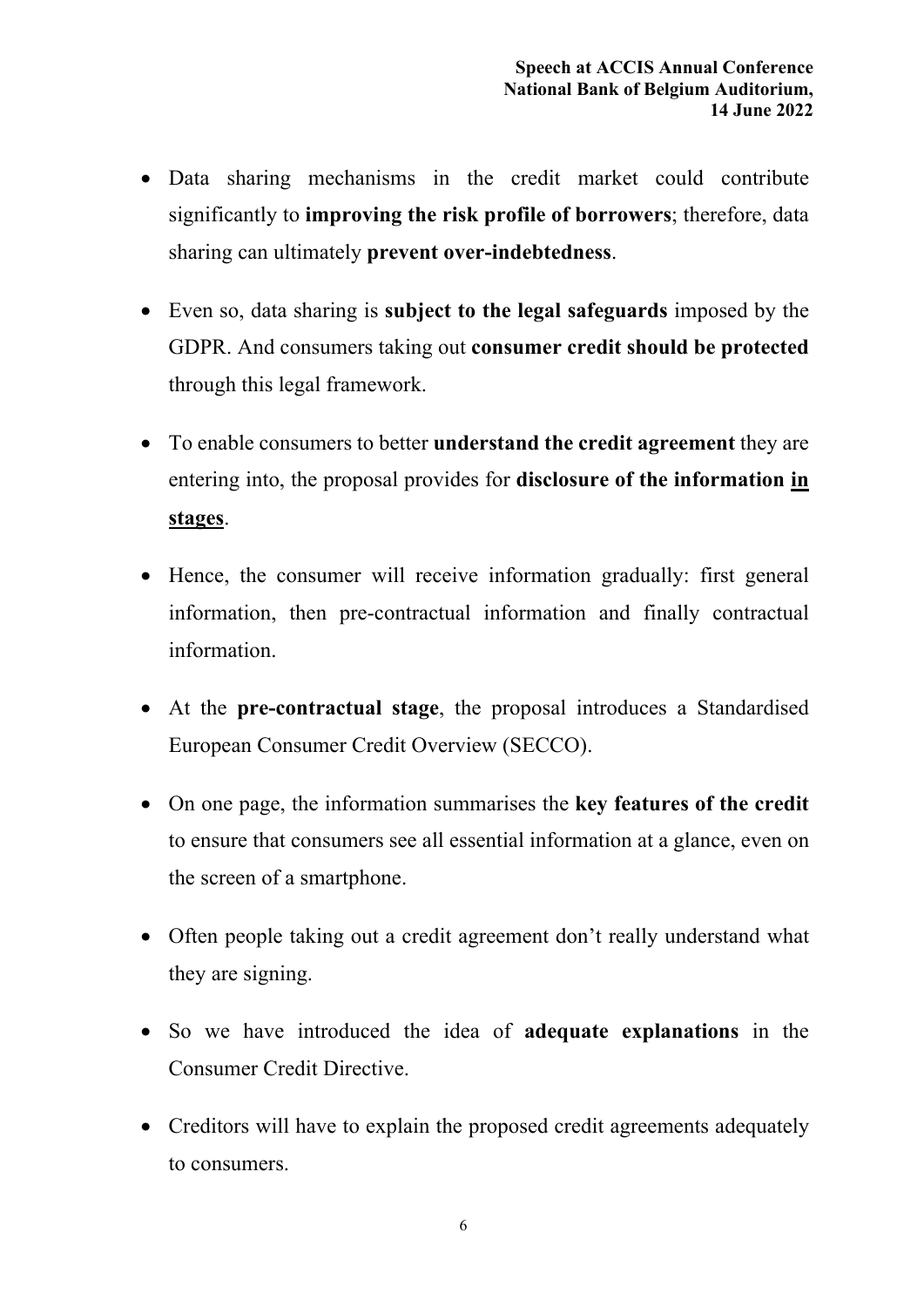- This will **enable consumers to assess whether the proposed agreement is adapted to their needs and financial situation**.
- The Commission proposal also contains **financial education measures** to improve consumer understanding of the credit products they want to purchase.
- And finally, to support consumers in financial difficulties or already overindebted, the proposal ensures that **debt advisory services** are made available at national level.
- Debt advisory services offer the personalised assistance of independent professional operators who are not creditors, credit intermediaries, or credit servicers.
- This targets consumers who experience or might experience difficulties in meeting their financial commitments. And it may include legal counselling, money and debt management as well as social and psychological assistance.
- **The proposal was favourably received** in the Council and in the Parliament**.** The Council has reached a general approach and the Parliament is expected to reach a position soon.
- And I will stop there on that very positive note, as the work will now continue with the trilogues starting very soon.
- Thank you for your attention.